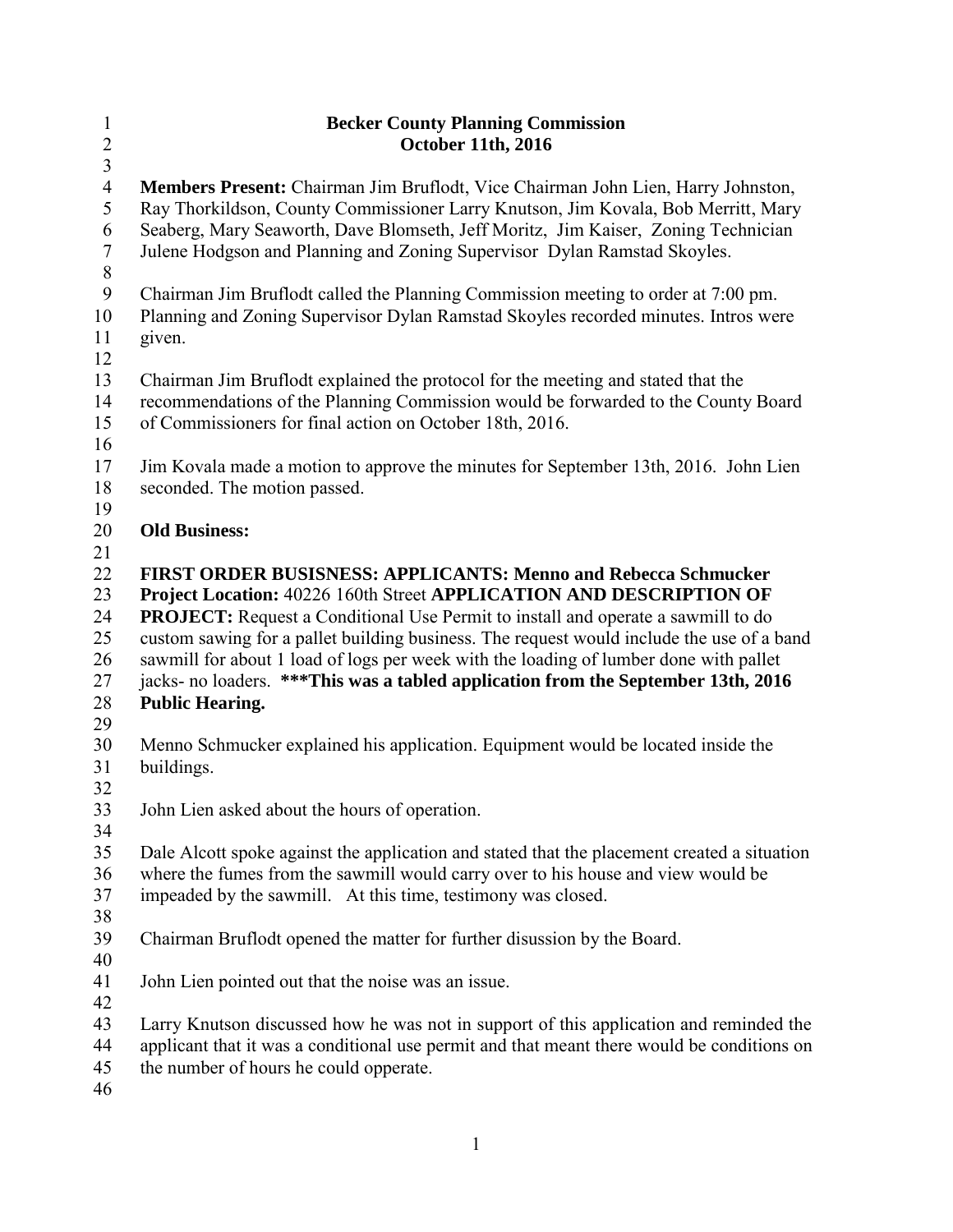Harry asked about the placement of the blower and the noise associated with it and he also asked why they couldn't move it.

 Meno stated he was going to use a quieter blower then those around him. He discussed the location and stated it makes sense where it is proposed because of the layout of the land and the other areas would cause water runoff and ice freeze-up problems.

 Jim Kaiser asked if they would be selling firewood from the mill to which Menno answered no.

 **MOTION: Ray Thorkildson made a motion to approve a Conditional Use Permit to install and operate a sawmill to do custom sawing for a pallet building business. The request would include the use of a band sawmill for about 1 load of logs per week with the loading of lumber done with pallet jacks and no loaders. Stipulations of approval included absolute hours of operation 8 to 5 Monday through Friday only. John Lien seconded the motion. All in Favor except Larry Knutson, Bob Merritt and Jeff Moritz. Majority ruled and Motion carried** 

 Joanna Alcott mentioned after the motion had been carried that Menno has another Sawmill that may or may not be permitted.

## **New Business:**

 **FIRST ORDER OF BUSINESS: APPLICANT: James Savig Project Location:** Co Hwy 11 **APPLICATION AND DESCRIPTION OF PROJECT:** Request a Certificate of Survey for three tracts of land with Parcel 1 consisting of 1.36 lot area, Parcel 2 consisting of 1.65 lot area and Parcel 3 consisting of 1.16 lot area with a remainder of 42.79 acres. The request includes a zone change from Agricultural to Residential Zone Change for the smaller created tracts and the remainder tract will remain zoned Agricultural.

Audrey Savig explained the application to the Board. She stated they wish to create three smaller parcels out of the large one to sell.

 Bob Merritt asked about what would be done with the land, were the wetlands taken into consideration regarding the access and buildable areas. Audrey answered yes these will be stand alone buildable pieces of property.

 No one spoke for or against the application. There was no written correspondence either for or against the proposal. At this time, testimony was closed. Chairman Bruflodt opened the matter for further disussion by the Board.

**MOTION: David Blomseth made a motion to approve the request for a Certificate** 

**of Survey for three tracts of land with Parcel 1 consisting of 1.36 lot area, Parcel 2** 

**consisting of 1.65 lot area and Parcel 3 consisting of 1.16 lot area with a remainder** 

**of 42.79 acres. The request includes a zone change from Agricultural to Residential**